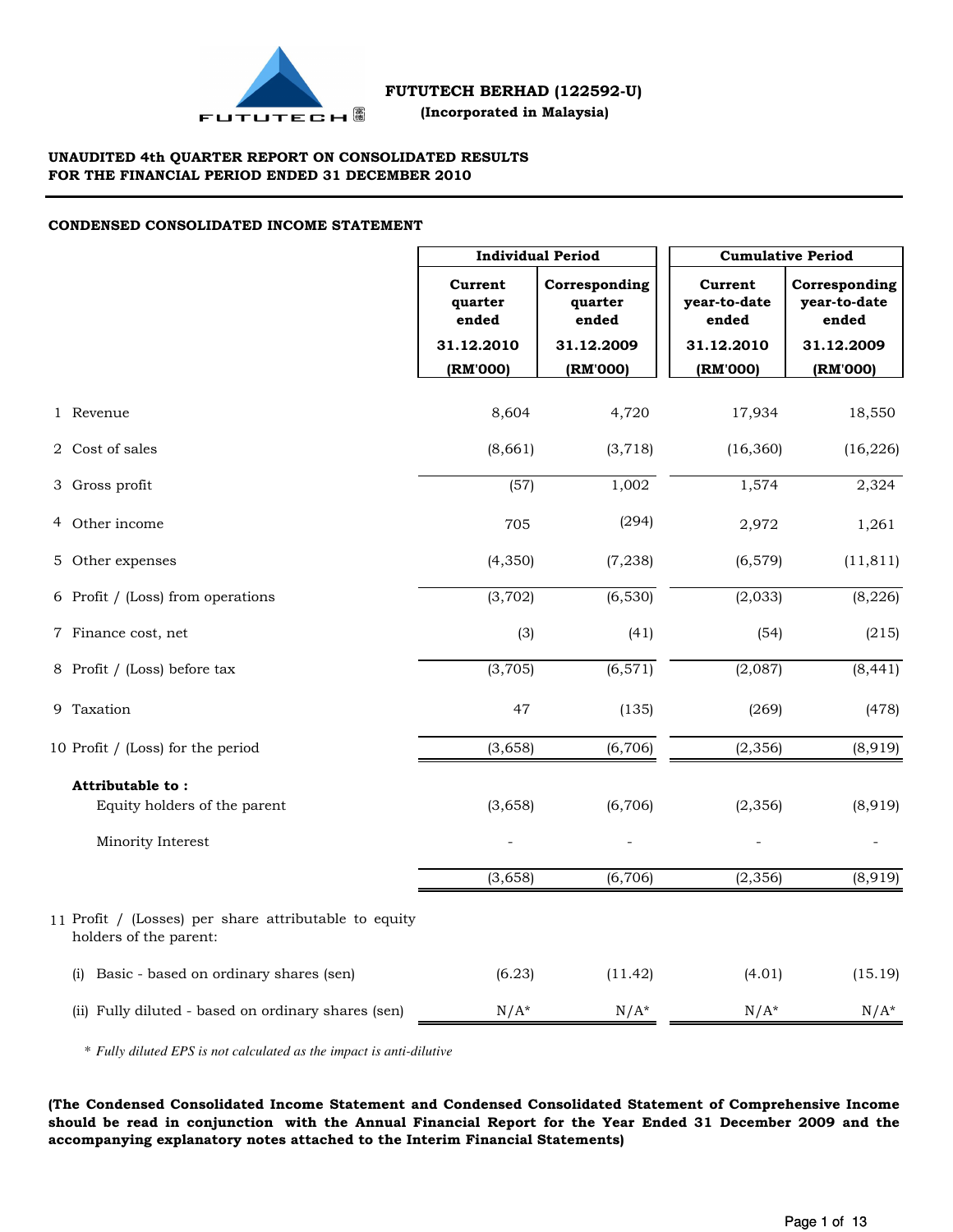

 **(Incorporated in Malaysia)**

## **UNAUDITED 4TH QUARTER REPORT ON CONSOLIDATED RESULTS FOR THE FINANCIAL PERIOD ENDED 31 DECEMBER 2010**

## **CONDENSED CONSOLIDATED STATEMENT OF COMPREHENSIVE INCOME**

|                                             |                                           | <b>Individual Period</b>                        |                                                | <b>Cumulative Period</b>                             |  |  |  |
|---------------------------------------------|-------------------------------------------|-------------------------------------------------|------------------------------------------------|------------------------------------------------------|--|--|--|
|                                             | Current<br>quarter<br>ended<br>31.12.2010 | Corresponding<br>quarter<br>ended<br>31.12.2009 | Current<br>year-to-date<br>ended<br>31.12.2010 | Corresponding<br>year-to-date<br>ended<br>31.12.2009 |  |  |  |
|                                             | (RM'000)                                  | (RM'000)                                        | (RM'000)                                       | (RM'000)                                             |  |  |  |
| 1 Profit / (Loss) for the period            | (3,658)                                   | (6,706)                                         | (2,356)                                        | (8,919)                                              |  |  |  |
|                                             |                                           |                                                 |                                                |                                                      |  |  |  |
| 2 Currency translation differences          | (60)                                      | (3)                                             | (56)                                           | (96)                                                 |  |  |  |
| 3 Total comprehensive income for the period | (3, 718)                                  | (6, 709)                                        | (2, 412)                                       | (9,015)                                              |  |  |  |
| Attributable to:                            |                                           |                                                 |                                                |                                                      |  |  |  |
| Equity holders of the parent                | (3,718)                                   | (6, 709)                                        | (2, 412)                                       | (9,015)                                              |  |  |  |
| Minority Interest                           |                                           | $\overline{\phantom{a}}$                        |                                                |                                                      |  |  |  |
|                                             | (3, 718)                                  | (6, 709)                                        | (2, 412)                                       | (9,015)                                              |  |  |  |

**(The Condensed Consolidated Income Statement and Condensed Consolidated Statement of Comprehensive Income should be read in conjunction with the Annual Financial Report for the Year Ended 31 December 2009 and the accompanying explanatory notes attached to the Interim Financial Statements)**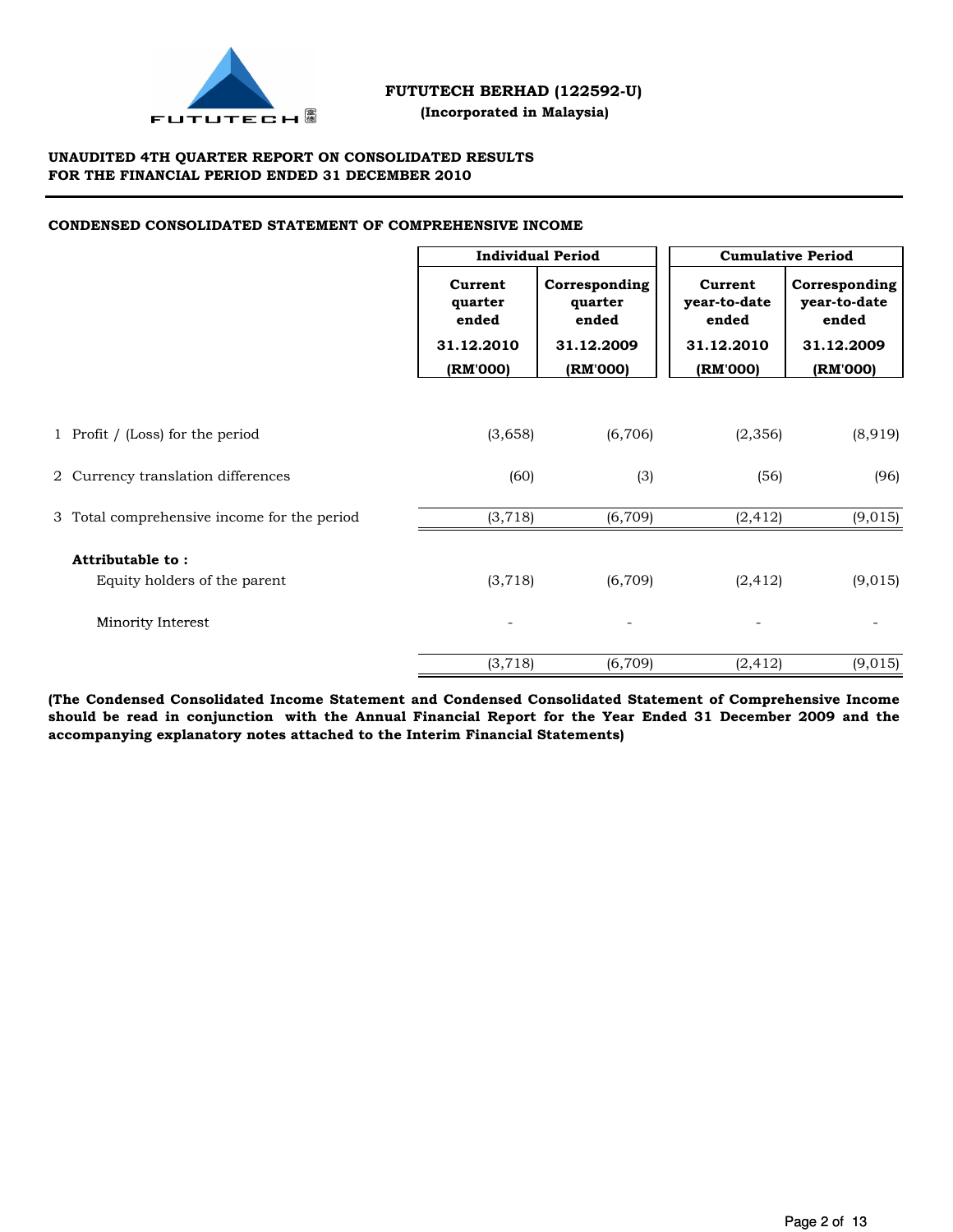

 **(Incorporated in Malaysia)**

#### **UNAUDITED 4TH QUARTER REPORT ON CONSOLIDATED RESULTS FOR THE FINANCIAL PERIOD ENDED 31 DECEMBER 2010**

### **CONDENSED CONSOLIDATED STATEMENT OF FINANCIAL POSITION**

|                                                                                                                                   | (UNAUDITED)<br>As at<br>31.12.2010<br>(RM'000) | (AUDITED)<br>As at<br>31.12.2009<br>(RM'000) |
|-----------------------------------------------------------------------------------------------------------------------------------|------------------------------------------------|----------------------------------------------|
| <b>NON CURRENT ASSETS</b>                                                                                                         |                                                |                                              |
| <b>Property, Plant and Equipment</b>                                                                                              | 8,331                                          | 10,185                                       |
| <b>Prepaid Land Lease Payments</b>                                                                                                | 903                                            | 917                                          |
| <b>Other Investments</b>                                                                                                          | 54                                             | 71                                           |
| <b>Other Intangible Assets</b>                                                                                                    | 9,288                                          | 11,173                                       |
| <b>Current Assets</b><br>Inventories<br><b>Trade Debtors</b><br>Other Debtors, Deposits and Prepayments<br>Cash and Bank Balances | 1,944<br>9,664<br>9,359<br>5,055<br>26,022     | 2,917<br>5,731<br>1,473<br>6,529<br>16,650   |
| Non-Current Assets Held for Sale<br><b>TOTAL ASSETS</b>                                                                           | 26,022<br>35,310                               | 7,115<br>23,765<br>34,938                    |
| Equity Attributable to Equity Holders of the Company<br>Share Capital<br>Reserves                                                 | 58,726                                         | 58,726                                       |
| Others<br><b>Accumulated Losses</b>                                                                                               | 176<br>(31, 303)                               | 232<br>(28, 948)                             |
| <b>Minority Interest</b><br><b>Total Equity</b>                                                                                   | 27,599<br>27,599                               | 30,010<br>30,010                             |
| <b>Non-Current Liabilities</b><br>Long Term Borrowings<br>Deferred Taxation                                                       | 11<br>11                                       | 958<br>958                                   |
| <b>Current Liabilities</b><br><b>Trade Payables</b><br>Other Payables<br>Short Term Borrowings<br>Provision for Taxation          | 931<br>6,361<br>215<br>193<br>7,700            | 911<br>2,094<br>886<br>79<br>3,970           |
| <b>Total Liabilities</b>                                                                                                          | 7,711                                          | 4,928                                        |
| TOTAL EQUITY and LIABILITIES                                                                                                      | 35,310                                         | 34,938                                       |
| Net Assets Per Share (RM)                                                                                                         | 0.47                                           | 0.51                                         |

Net Tangible Assets Per Share (RM) Net Assets Per Share (RM)

**(The Condensed Consolidated Statement of Financial Position should be read in conjunction with the Annual Financial Report for the Year Ended 31 December 2009 and the accompanying explanatory notes attached to the Interim Financial Statements)**

0.51 0.47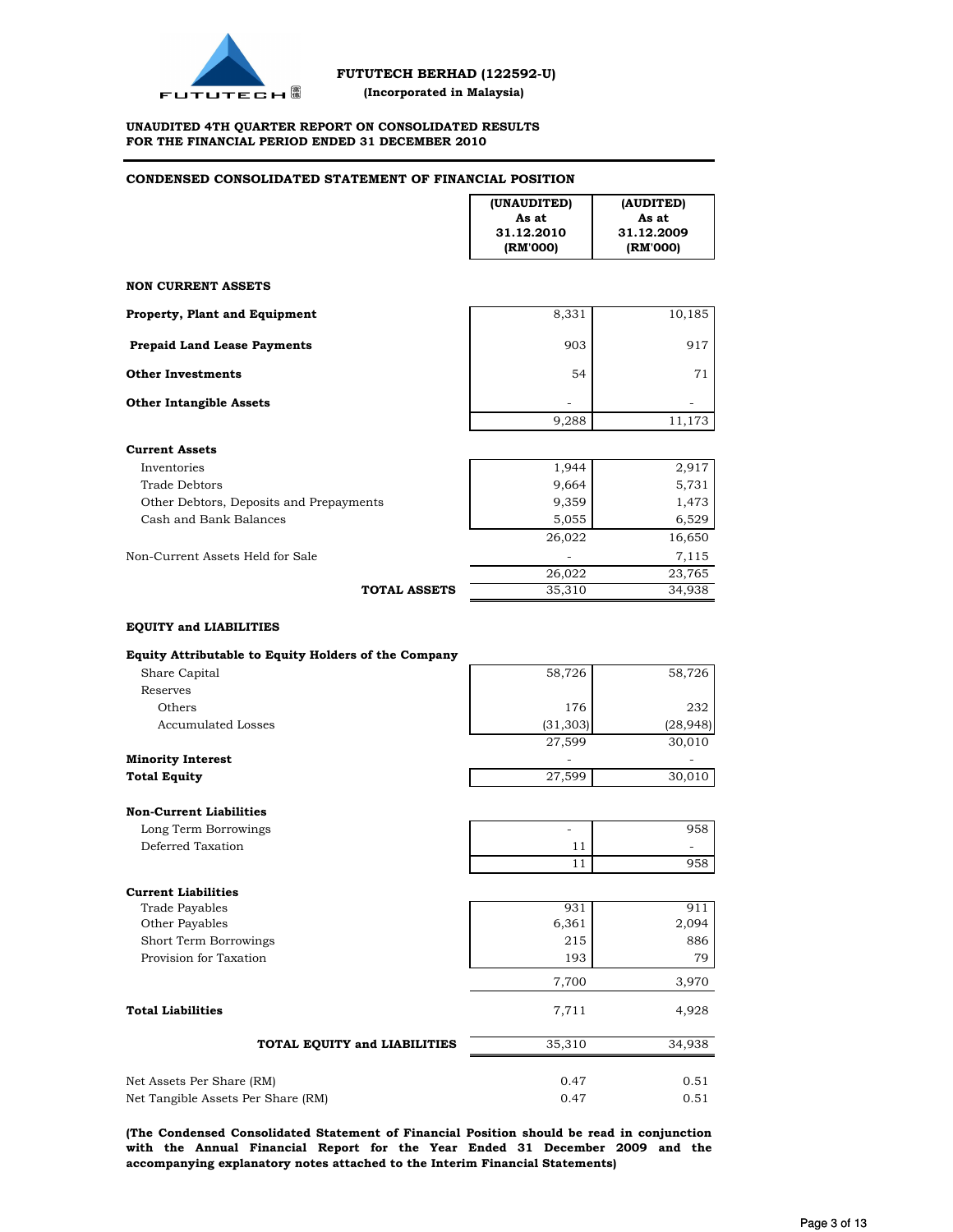

 **(Incorporated in Malaysia)**

## **UNAUDITED 4TH QUARTER REPORT ON CONSOLIDATED RESULTS FOR THE FINANCIAL PERIOD ENDED 31 DECEMBER 2010**

## **CONDENSED CONSOLIDATED STATEMENTS OF CHANGES IN EQUITY**

|                                                         | Attributable to Equity Holders of the Company |                                                      |                                               |                                      |  |  |  |
|---------------------------------------------------------|-----------------------------------------------|------------------------------------------------------|-----------------------------------------------|--------------------------------------|--|--|--|
|                                                         |                                               |                                                      |                                               |                                      |  |  |  |
| <b>12-MONTH PERIOD ENDED</b><br><b>31 DECEMBER 2010</b> | <b>Share Capital</b><br><b>RM'000</b>         | Non-Distributable<br><b>Reserve</b><br><b>RM'000</b> | Accumulated<br><b>Losses</b><br><b>RM'000</b> | <b>Total Equity</b><br><b>RM'000</b> |  |  |  |
| Balance as at 1 January 2010                            | 58,726                                        | 232                                                  | (28, 948)                                     | 30,010                               |  |  |  |
| Total Comprehensive Income for the<br>period            |                                               | (56)                                                 | (2, 355)                                      | (2, 411)                             |  |  |  |
| Balance as at 31 DECEMBER 2010                          | 58,726                                        | 176                                                  | (31, 303)                                     | 27,599                               |  |  |  |
| <b>12-MONTH PERIOD ENDED</b><br><b>31 DECEMBER 2009</b> |                                               |                                                      |                                               |                                      |  |  |  |
| Balance as at 1 January 2009                            | 58,726                                        | 315                                                  | (20, 646)                                     | 38,395                               |  |  |  |
| Total Comprehensive Income for the<br>period            |                                               | (83)                                                 | (8, 302)                                      | (8, 385)                             |  |  |  |
| Balance as at 31 DECEMBER 2009                          | 58,726                                        | 232                                                  | (28, 948)                                     | 30,010                               |  |  |  |

**(The Condensed Consolidated Statements of Changes in Equity should be read in conjunction with the Annual Financial Report for the Year Ended 31 December 2009 and the accompanying explanatory notes attached to the Interim Financial Statements)**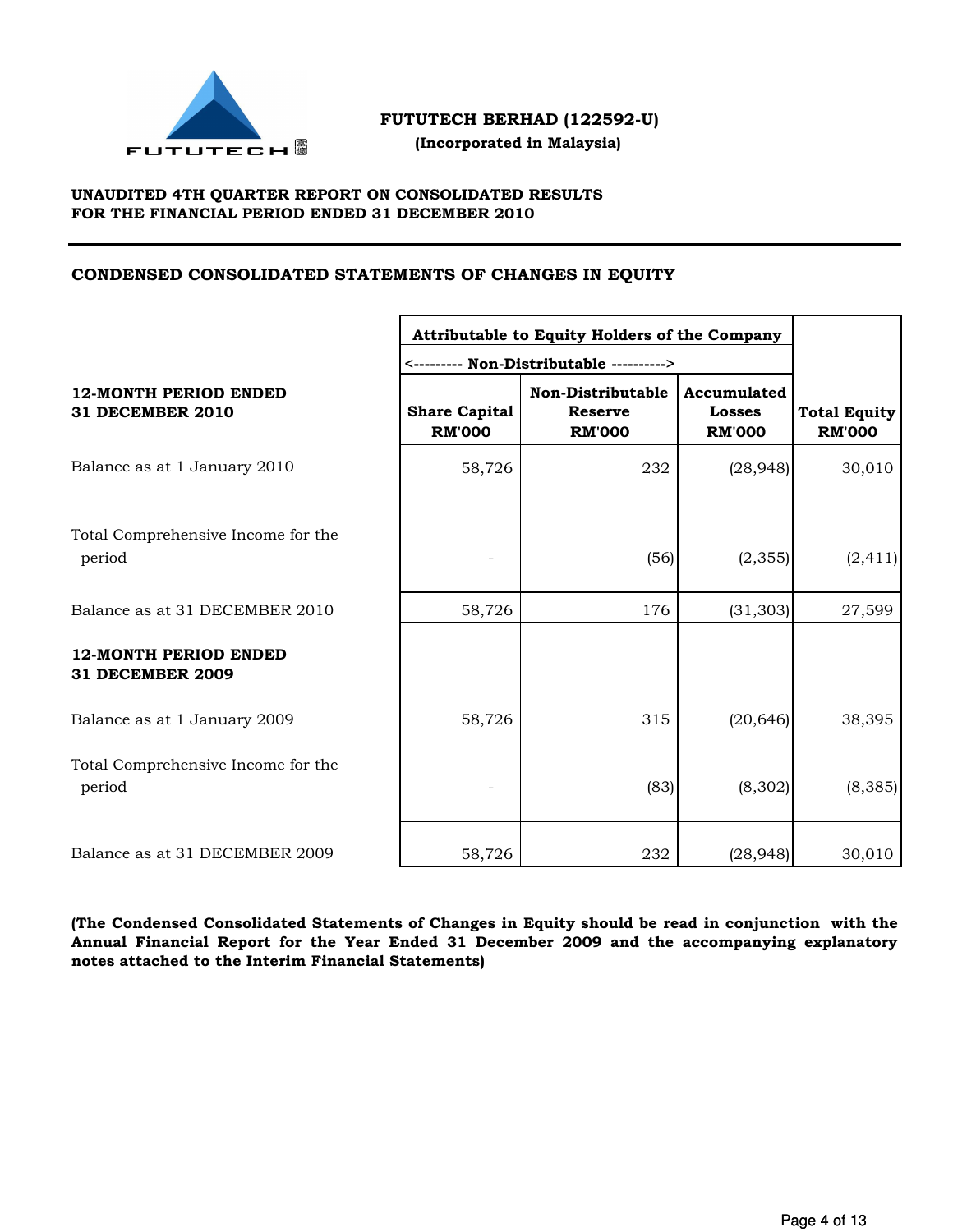

## **(Incorporated in Malaysia)**

## **UNAUDITED 4th QUARTER REPORT ON CONSOLIDATED RESULTS FOR THE FINANCIAL PERIOD ENDED 31 December 2010**

## **CONDENSED CONSOLIDATED CASHFLOW STATEMENT**

|                                                                                 | Current<br>year-to-date<br>ended<br>31.12.2010 | Corresponding<br>year-to-date<br>ended<br>31.12.2009 |
|---------------------------------------------------------------------------------|------------------------------------------------|------------------------------------------------------|
| CASH FLOWS FROM / (USED IN) OPERATING ACTIVITIES                                | (RM'000)                                       | (RM'000)                                             |
|                                                                                 |                                                |                                                      |
| Profit / (Loss) before tax<br>Adjustment for:                                   | (2, 355)                                       | (8,303)                                              |
| Amortisation and depreciation of property, plant and equipment                  | 1,077                                          | 2,717                                                |
| Non-cash items                                                                  | (1,821)                                        | 5,354                                                |
| Operating Profit / (Loss) Before Working Capital Changes                        | (3,099)                                        | (232)                                                |
| Changes in working capital :                                                    |                                                |                                                      |
| Net change in current assets                                                    | (10, 712)                                      | 2,459                                                |
| Net change in current liabilities                                               | 4,097                                          | (3,586)                                              |
| Net Cash From / (Used In) Operations                                            | (9, 714)                                       | (1, 359)                                             |
| Net income tax paid                                                             | (54)                                           | (214)                                                |
| Interest paid                                                                   | (21)                                           | (181)                                                |
| Net Cash Generated From /(Used In) Operating Activities                         | (9,789)                                        | (1, 754)                                             |
| CASH FLOW FROM / (USED IN) INVESTING ACTIVITIES                                 |                                                |                                                      |
| Other investment                                                                | 10,000                                         | 7,454                                                |
| Net Cash Generated From / (Used In) Investing Activities                        | 10,000                                         | 7,454                                                |
| CASH FLOW (USED IN) / FROM FINANCING ACTIVITIES                                 |                                                |                                                      |
| Repayment of borrowings, net                                                    | (1,629)                                        | (838)                                                |
| Net Cash Generated (Used In) / From Financing Activities                        | (1,629)                                        | (838)                                                |
| NET INCREASE IN CASH AND CASH EQUIVALENTS                                       | (1, 418)                                       | 4,862                                                |
| <b>EFFECT OF EXCHANGE RATE CHANGES</b>                                          | (56)                                           | (84)                                                 |
| CASH AND CASH EQUIVALENTS AT THE BEGINNING OF YEAR                              | 6,529                                          | 1,752                                                |
| CASH AND CASH EQUIVALENTS AT THE END OF PERIOD                                  | 5,055                                          | 6,530                                                |
|                                                                                 |                                                |                                                      |
| CASH AND CASH EQUIVALENTS CARRIED FORWARD CONSIST OF:<br>Cash and Bank Balances | 5,055                                          | 6,529                                                |
|                                                                                 |                                                |                                                      |
| Fixed Deposits with Licensed Banks<br>Less: Bank Overdraft                      |                                                |                                                      |
|                                                                                 | 5,055                                          | 6,529                                                |
|                                                                                 |                                                |                                                      |

**(The Condensed Consolidated Cashflow Statements should be read in conjunction with the Annual Financial Report for the Year Ended 31 December 2009 and the accompanying explanatory notes attached to the Interim Financial Statements)**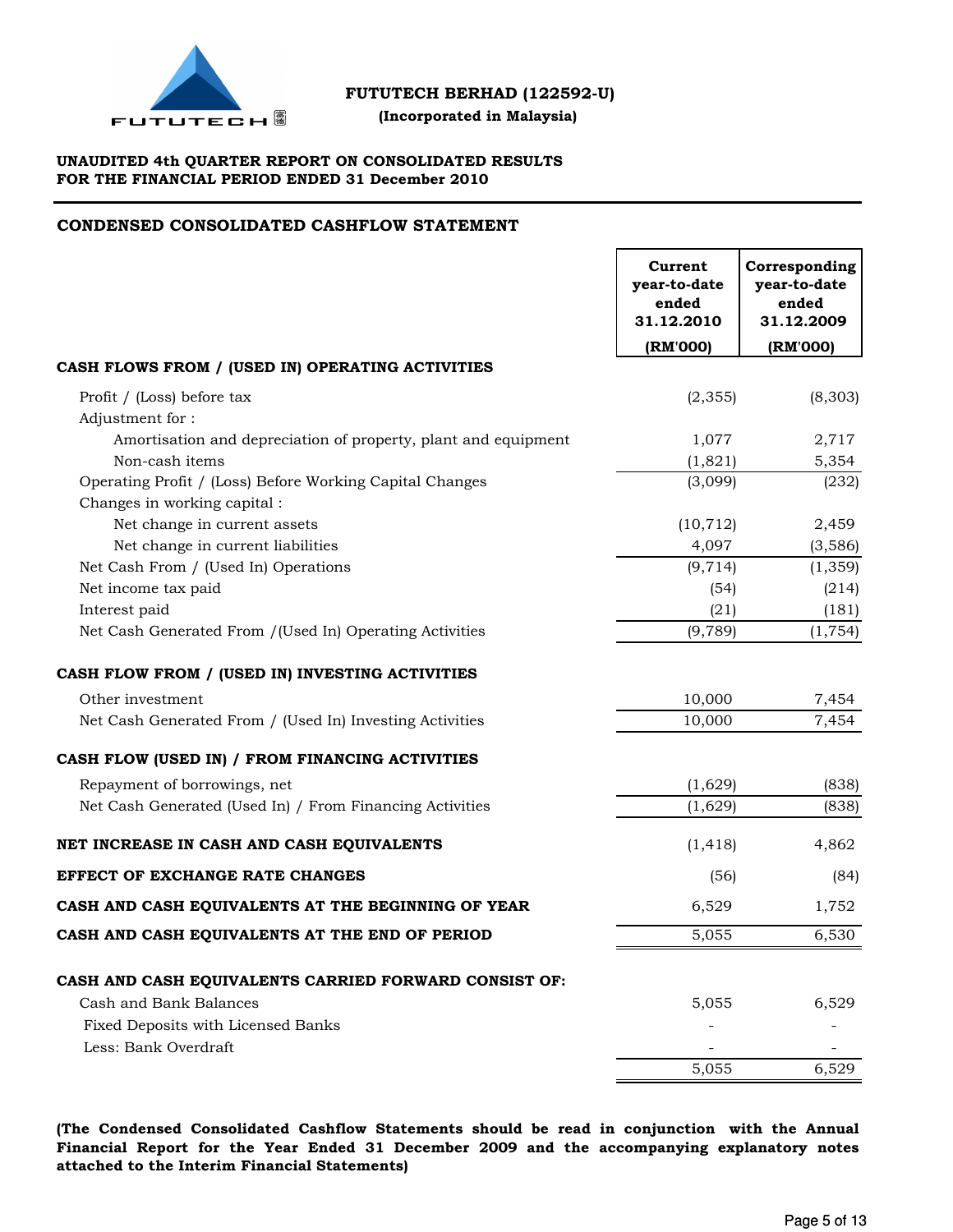

 **(Incorporated in Malaysia)**

## **NOTES TO THE INTERIM FINANCIAL REPORT FOR THE 4th QUARTER ENDED 31 December 2010**

### **INFORMATION REQUIRED BY FINANCIAL REPORTING STANDARD (FRS) 134**

#### **A1. Basis of Preparation**

The quarterly consolidated financial statements have been prepared by applying accounting policies and method of computation consistent with those used in the preparation of the audited financial statements of the Group and are in accordance with FRS 134, Interim Financial Reporting and Paragraph 9.22 of the Listing Requirements of Bursa Malaysia Securities Berhad ("Bursa Securities"), except for the adoption of the following new/revised Financial Reporting Standards ("FRS") effective 1 January 2010 as disclosed below:

|                                                                     | <b>Effective for financial</b> |
|---------------------------------------------------------------------|--------------------------------|
| FRSs, Amendment to FRSs and Interpretations                         | year beginning<br>on or after  |
|                                                                     |                                |
| FRS 4: Insurance Contracts                                          | 1 January 2010                 |
| FRS 7: Financial Instruments: Disclosures                           | 1 January 2010                 |
| FRS 8: Operating Segments                                           | 1 July 2009                    |
| FRS 101: Presentation of Financial Statements (Revised 2009)        | 1 January 2010                 |
| FRS 123 : Borrowing Costs (Revised 2009)                            | 1 January 2010                 |
| FRS 139: Financial Instruments: Recognition and Measurement         | 1 January 2010                 |
| Amendments to FRS 1: First-time Adoption of Financial Reporting     |                                |
| Standards and FRS 127: Consolidated and Separate Financial          |                                |
| Statements: Costs of an Investment in a Subsidiary, Jointly         |                                |
| Controlled Entity or Associate                                      | 1 January 2010                 |
| Amendments to FRS 2: Share-based Payment - Vesting                  |                                |
| Conditions and Cancellations                                        | 1 January 2010                 |
| Amendments to FRS 132: Financial Instruments: Presentation          | 1 January 2010                 |
| Amendments to FRS 139: Financial Instruments: Recognition           |                                |
| and Measurement, FRS 7: Financial Instruments: Disclosures,         |                                |
| and IC Interpretation 9: Reassessment of Embedded Derivatives       | 1 January 2010                 |
| IC Interpretation 9: Reassessment of Embedded Derivatives           | 1 January 2010                 |
| IC Interpretation 10: Interim Financial Reporting and               |                                |
| Impairment                                                          | 1 January 2010                 |
| IC Interpretation 11: FRS 2 - Group and Treasury Share              |                                |
| Transactions                                                        | 1 January 2010                 |
| IC Interpretation 13: Customer Loyalty Programmes                   | 1 January 2010                 |
| IC Interpretation 14: FRS 119 - The Limit on a Defined Benefit      |                                |
| Asset, Minimum Funding Requirements and their Interpretation        | 1 January 2010                 |
| TR i – 3: Presentation of Financial Statements of Islamic Financial | 1 January 2010                 |
| Institutions                                                        |                                |
| Improvements to FRSs (2009)                                         | 1 January 2010                 |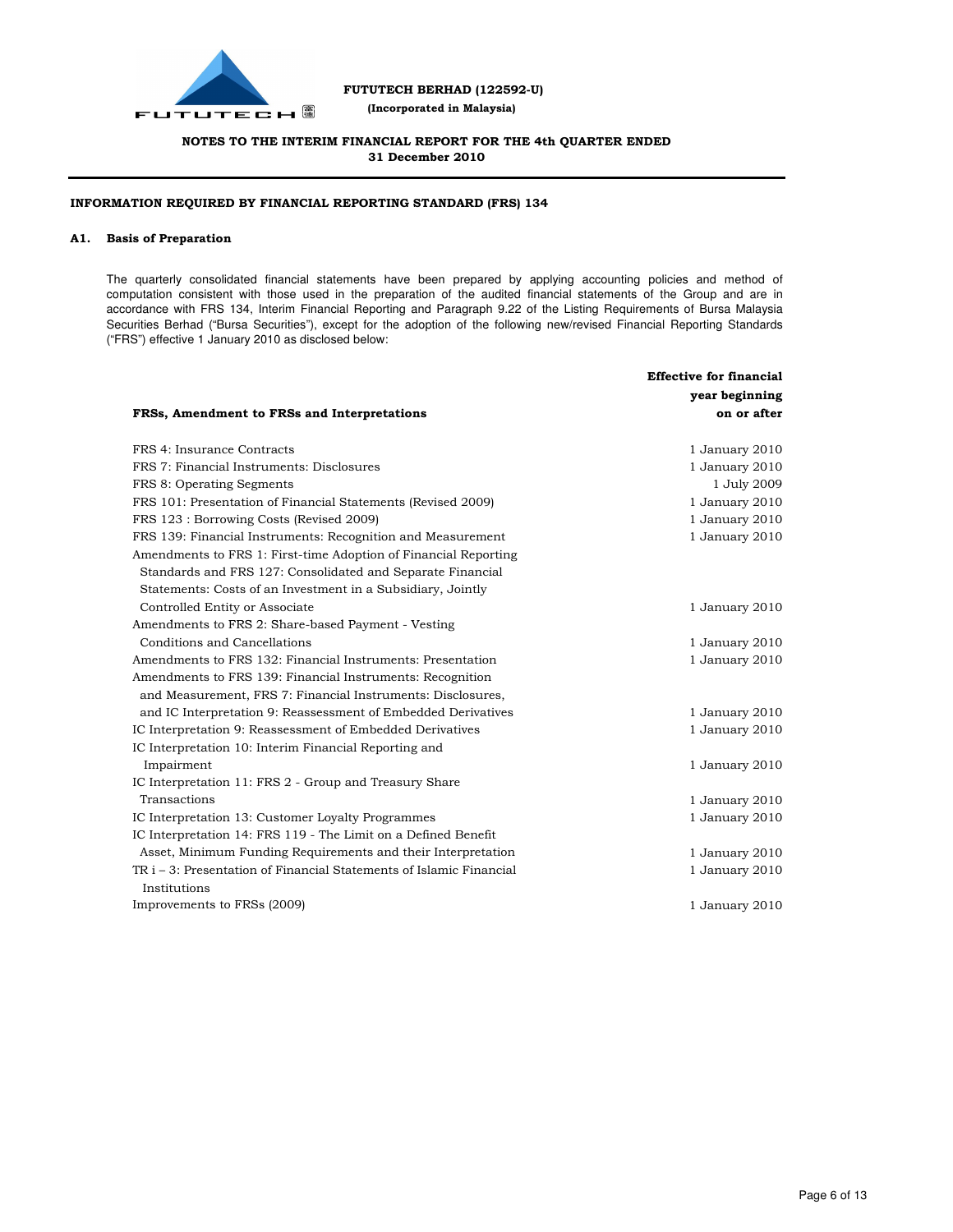

 **(Incorporated in Malaysia)**

## **NOTES TO THE INTERIM FINANCIAL REPORT FOR THE 4th QUARTER ENDED 31 December 2010**

#### **A1. Basis of Preparation (Cont'd)**

The adoption of the above pronouncements does not have significant impact to the Group, except as described below:

(b) FRS 101 (revised): Presentation of Financial Statement

The Group applies FRS 101 (revised) which became effective as of 1 January 2010. Pursuant to the revised standard, the Group presents all non-owner changes in equity separately in the consolidated statement of comprehensive income.

Comparative information has also been re-presented in conformity with the revised standard.

#### **A2. Audit Report**

The audited financial statements of the Company for the preceding financial year ended 31 December 2009 were not subject to any qualification.

#### **A3. Seasonal or Cyclical Factors**

The principal business operations of the Group are not significantly affected by any seasonal or cyclical factors.

#### **A4. Unusual Items**

There were no unusual items during the current financial quarter affecting the assets, liabilities, equity, net income or cashflow of the Group.

#### **A5. Changes in Estimates**

There were no estimation of amount used in the previous interim reports having a material impact in the current interim report.

#### **A6. Debt and Equity Securities**

There were no other issuance or repayment of any debt and equity securities, share buy-backs, share cancellations, shares held as treasury shares and resale of treasury shares for the current financial year-to-date.

#### **A7. Dividends Paid**

No dividend has been paid during the current financial year-to-date.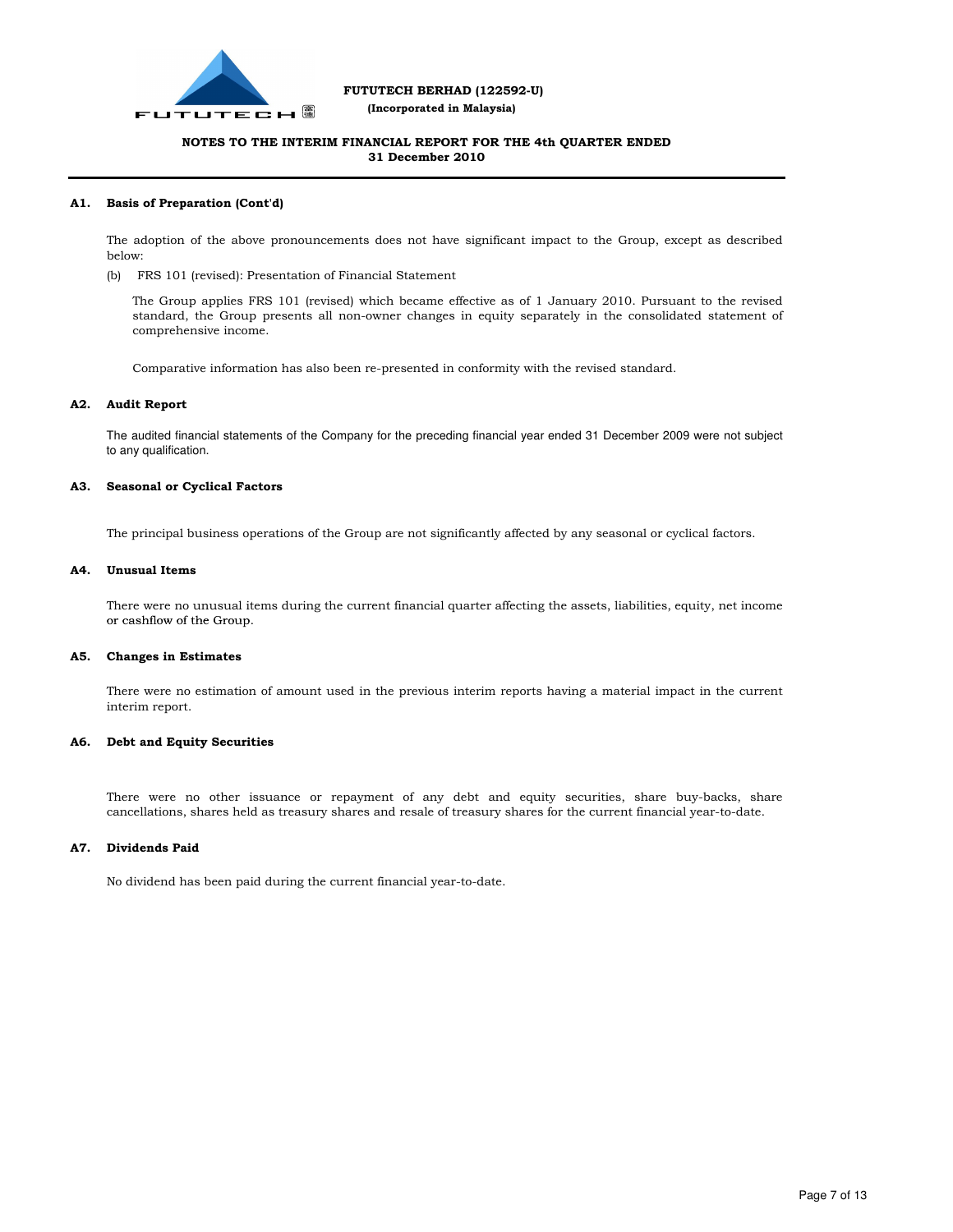

 **(Incorporated in Malaysia)**

#### **NOTES TO THE INTERIM FINANCIAL REPORT FOR THE 4th QUARTER ENDED 31 December 2010**

#### **A8. Segmental Information**

The Group's operations are substantially in the manufacturing sector. The following analysis of activities are based on geographical basis.

|                                    | Ouarter    | Year-to-date |
|------------------------------------|------------|--------------|
|                                    | ended      | ended        |
|                                    | 31.12.2010 | 31.12.2010   |
|                                    | (RM'000)   | (RM'000)     |
| <b>Segment Revenue</b>             |            |              |
| -- Malaysia                        | 8,604      | 17,933       |
| -- Other Countries                 |            |              |
|                                    | 8,604      | 17,933       |
| Elimination of Inter-Segment Sales |            |              |
| Group Revenue                      | 8,604      | 17,933       |
|                                    |            |              |
| <b>Segment Results</b>             |            |              |
| -- Malaysia                        | (3,658)    | (2,356)      |
| -- Other Countries                 |            |              |
|                                    | (3,658)    | (2, 356)     |
| Elimination                        |            |              |
| Profit/(Loss) from Operations      | (3,658)    | (2, 356)     |

#### **A9. Subsequent Material Events**

There were no material events in the interval between the end of the current financial quarter and 28 February 2011 other than disclosed in Note A12.

#### **A10. Changes in Composition of the Group**

There were no material effect of changes in the composition of the Group during the current financial year under review.

#### **A11. Changes in Contingent Liabilities or Contingent Assets**

As at 31 December 2010, the Company has given corporate guarantees amounting to RM1.8 million for credit facilities granted to certain subsidiary companies.

#### **A12. Capital Commitments**

As at 31 December 2010 the Group has no material capital commitments.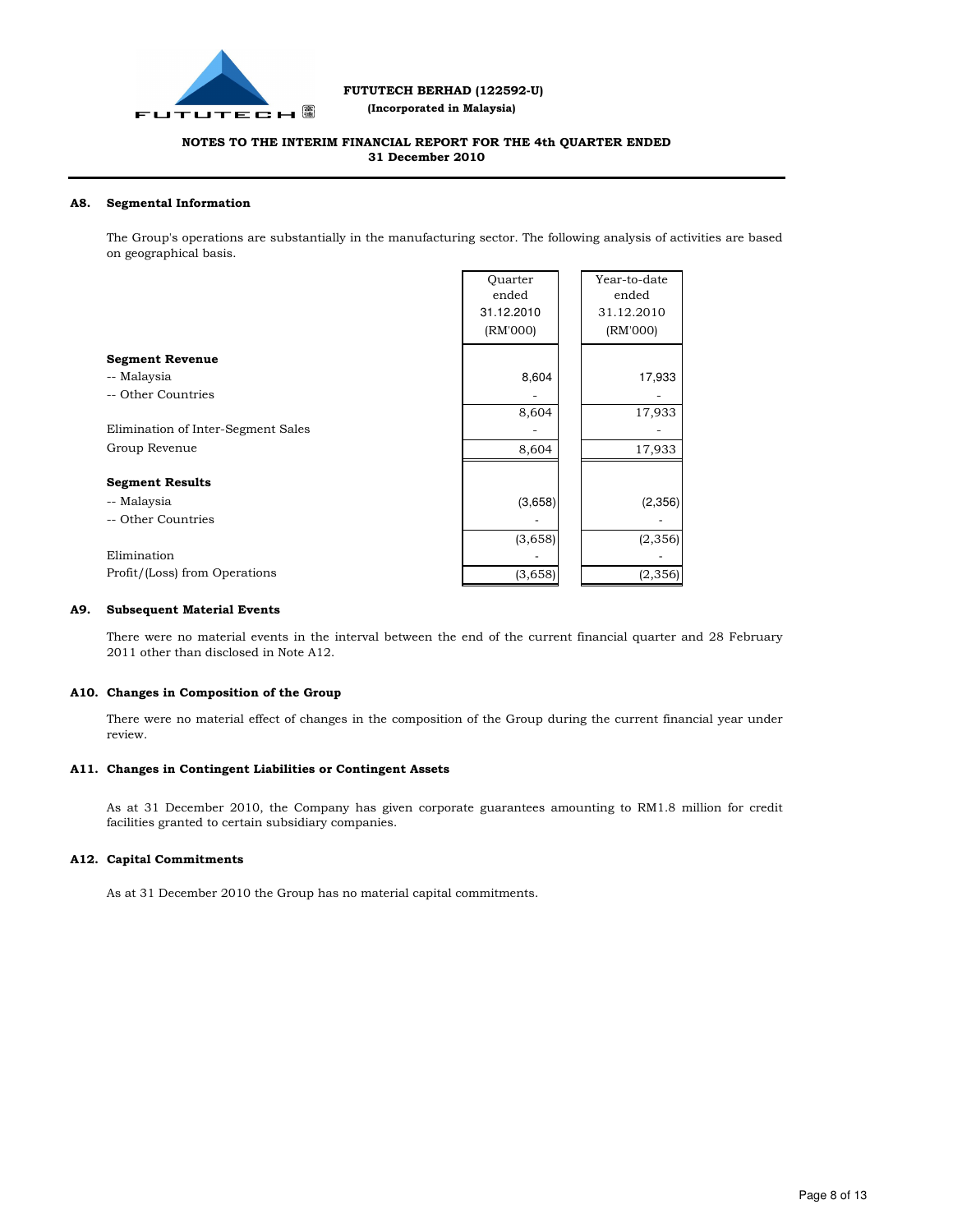

 **(Incorporated in Malaysia)**

## **NOTES TO THE INTERIM FINANCIAL REPORT FOR THE 4th QUARTER ENDED 31 December 2010**

### **ADDITIONAL INFORMATION REQUIRED BY THE LISTING REQUIREMENTS OF BURSA SECURITIES**

#### **B1. Review of Performance**

The Group recorded a turnover of RM8.60 million in Q.4 2010 as compared to a turnover of RM4.72 million in the same corresponding quarter of 2009. The significant improvement was mainly derived from the increased billings of the construction management division in the current quarter as delivery of progress works escalated.

For the current year-to-date ("YTD") 2010, the Group achieved total revenue of RM17.93 million as compared to RM18.55 million (YTD 2009). With the Group's lighting and kitchen divisions registering lower sales in 2010, the Group's entry into the construction management business mitigated the sales decline and contributed positively to its turnover in 2010.

Loss before tax in Q.4 2010 and YTD 2010 was RM3.70 million and RM2.09 million respectively. By comparison, loss before tax for Q.4 2009 and YTD 2009 were RM6.53 million and RM8.30 million (audited) respectively. Although certain main provisions, amongst others, were made for the year on impairment of engineering equipment (RM0.78 million), stocks (RM0.81million) and legal costs (RM0.63million), the Group managed to improve its overall annual results from the positive contribution of the Group's new construction management business and the gain from the disposal of a land & building of a subsidiary in 2010.

#### **B2. Comparison of Profit Before Taxation for the Current Quarter with Immediate Preceding Quarter**

|                                         | Current<br>Quarter ended<br>31.12.2010<br>(RM'000) | Preceding<br>Quarter ended<br>30.09.2010<br>(RM'000) |
|-----------------------------------------|----------------------------------------------------|------------------------------------------------------|
| Revenue                                 | 8,604                                              | 3,579                                                |
| Consolidated Profit / (Loss) Before Tax | (3,705)                                            | (488)                                                |

Revenue for the current quarter was RM8.60 million compared to RM3.58 million recorded in the immediate preceding quarter. Whilst manufacturing revenues declined in the current quarter, the Group's construction management business contributed more than 50% of its current quarter's turnover as progress billings increased. Nevertheless, the Group's result was impacted by certain main provisions made in its manufacturing business.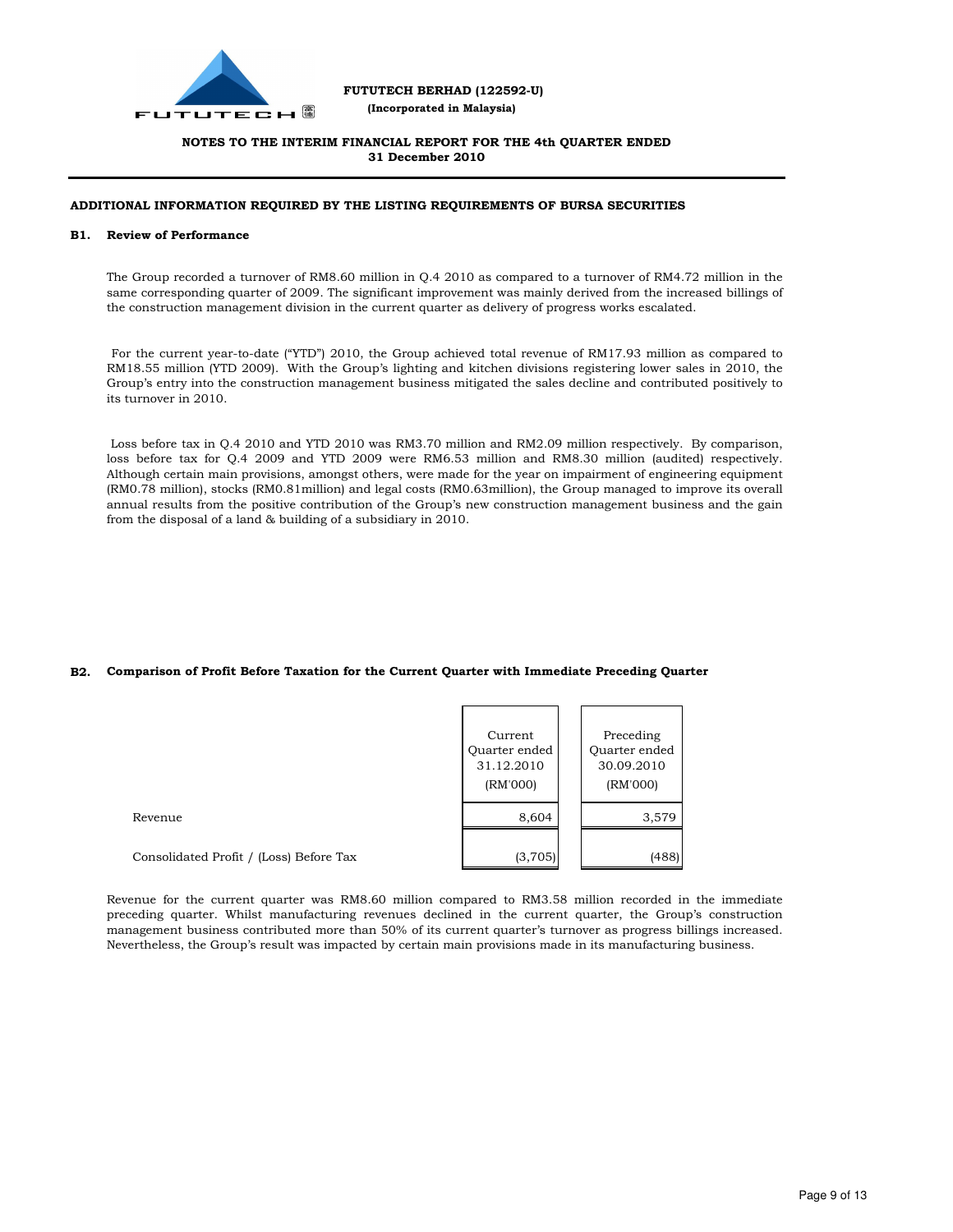

 **(Incorporated in Malaysia)**

## **NOTES TO THE INTERIM FINANCIAL REPORT FOR THE 4th QUARTER ENDED 31 December 2010**

**B3. Prospects**

With the construction and property sector envisaged to remain positive in view of the various initiatives under the Government's Economic Transformation Program, the Group believes that its move into the construction management business is expected to yield encouraging results for 2011.

#### **B4. Profit Forecast**

Not applicable as no profit forecast was published.

#### **B5. Taxation**

| Quarter<br>ended<br>31.12.2010 | Year-to-Date<br>ended<br>31.12.2010 |
|--------------------------------|-------------------------------------|
| (RM'000)                       | (RM'000)                            |
|                                |                                     |

Current Taxation

Although the Group recorded a loss, taxation was incurred as certain expenses are disallowed for tax purposes and losses recorded by certain subsidiaries are not allowed to be set-off against taxable profits of other subsidiaries as group tax relief is not available.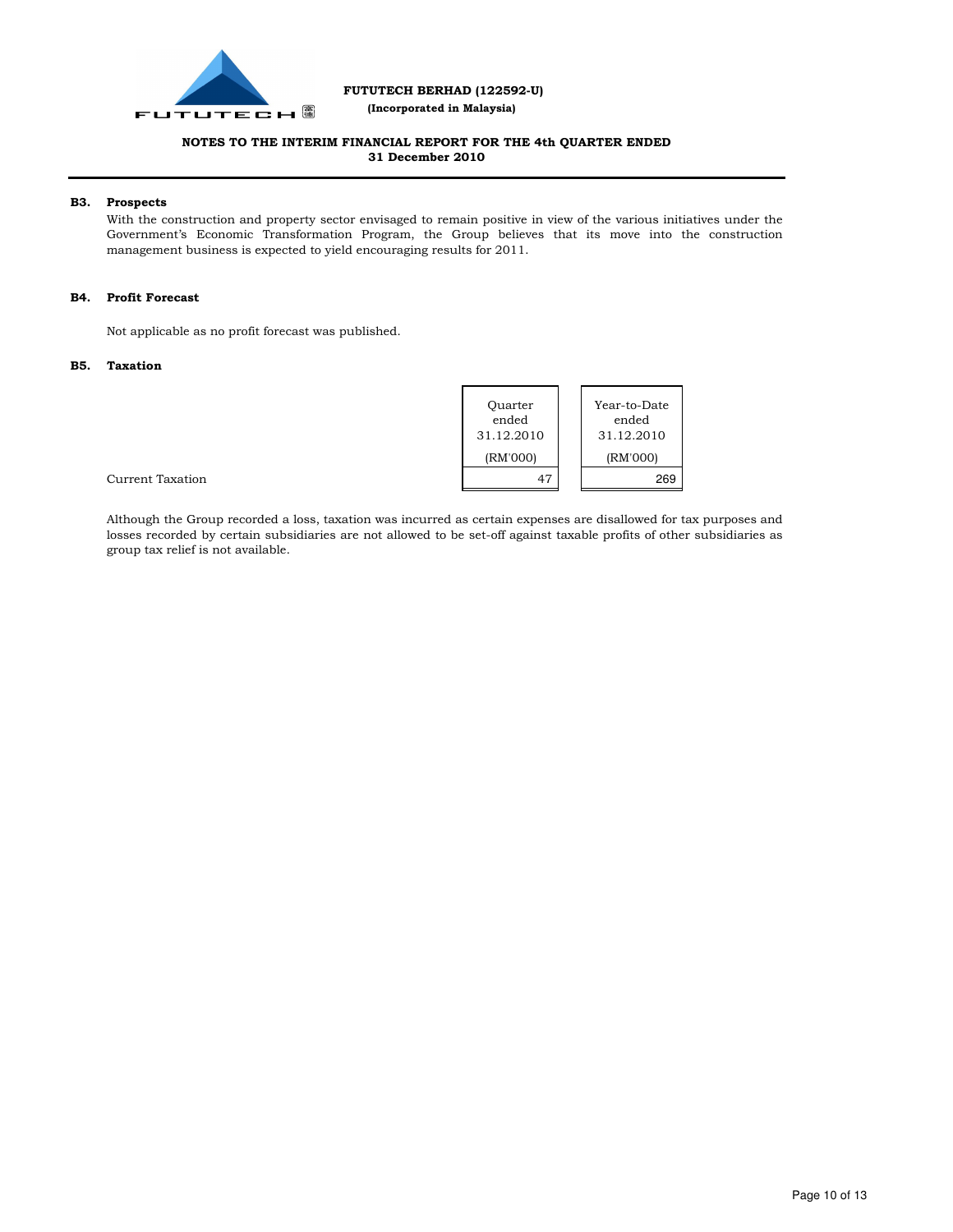

 **(Incorporated in Malaysia)**

#### **NOTES TO THE INTERIM FINANCIAL REPORT FOR THE 4th QUARTER ENDED 31 December 2010**

#### **B6. Quoted Securities**

Investments in quoted securities as at 31 December 2010 are as follows :-

|                   | RM     |  |
|-------------------|--------|--|
| At cost           | 19,800 |  |
| At carrying value | 2,310  |  |
| At market value   | 2,310  |  |

#### **B7 Group Borrowings and Debt Securities**

|    |                           | As at<br>31.12.2010<br>(RM'000) |
|----|---------------------------|---------------------------------|
| a) | Secured borrowings        | 218                             |
|    | Unsecured borrowings      |                                 |
|    |                           | 218                             |
| b) | Short term                |                                 |
|    | - hire purchase creditors | 218                             |
|    | - term loans              |                                 |
|    |                           | 218                             |
|    | Long term                 |                                 |
|    | - hire purchase creditors |                                 |
|    | - term loans              |                                 |
|    |                           |                                 |
|    | <b>Total Borrowings</b>   | 218                             |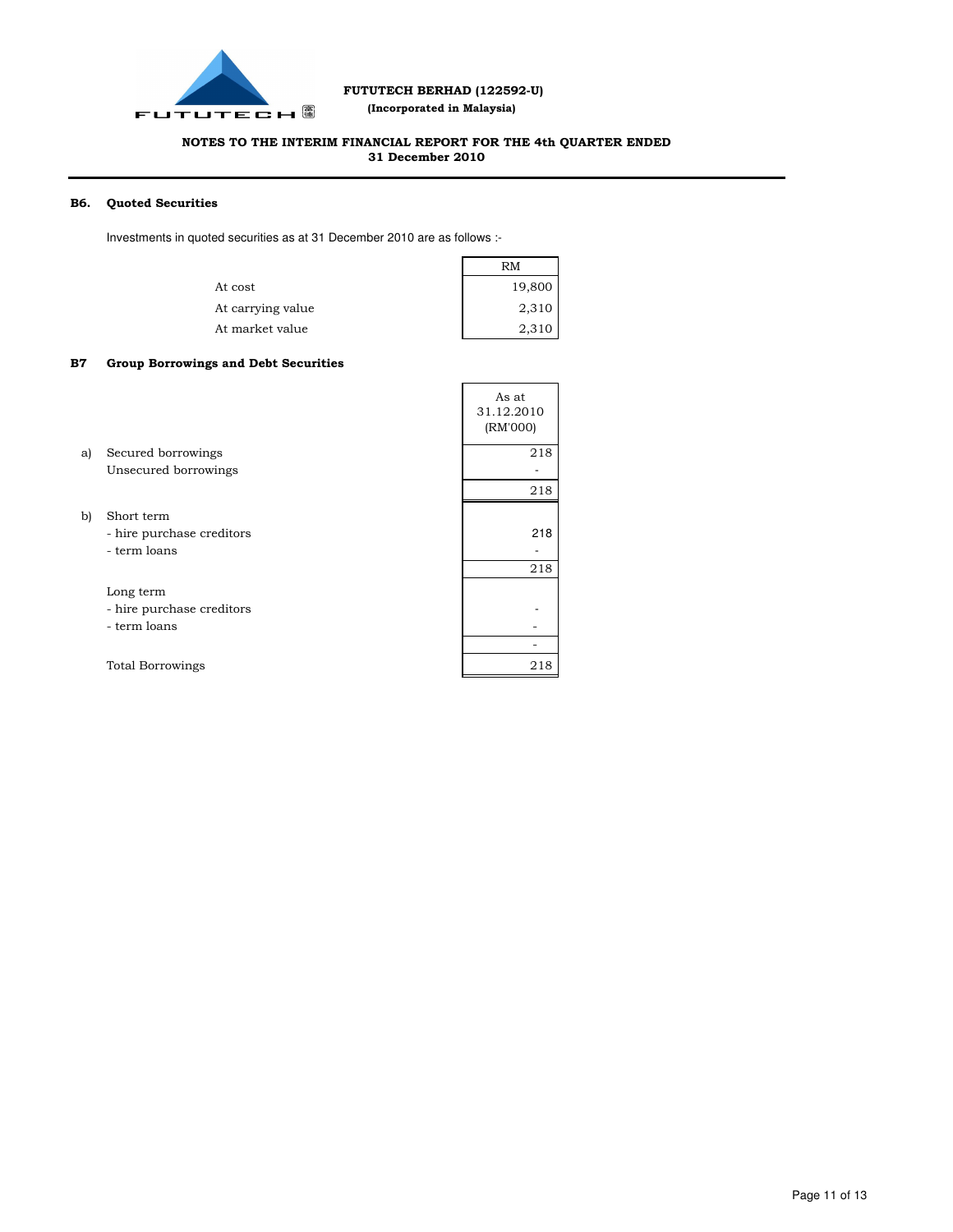

 **(Incorporated in Malaysia)**

### **NOTES TO THE INTERIM FINANCIAL REPORT FOR THE 4th QUARTER ENDED 31 December 2010**

#### **B9. Off Balance Sheet Financial Instruments**

There are no financial instruments with off balance sheet risk as at 28 February 2011

#### **B10. Material Litigation**

There is no pending material litigation as at 28 February 2011

#### **B11. Dividends**

No interim dividend has been declared for the current financial quarter under review.

#### **B12. Earnings Per Share**

|                                                                                                      |            | Quarter Ended | Year-to-Date Ended |            |
|------------------------------------------------------------------------------------------------------|------------|---------------|--------------------|------------|
|                                                                                                      | 31.12.2010 | 31.12.2009    | 31.12.2010         | 31.12.2009 |
| <b>Earnings</b>                                                                                      |            |               |                    |            |
| Profit / (Loss) attributable to equity<br>holders of the Company (RM'000)                            | (3,658)    | (6,706)       | (2, 356)           | (8,919)    |
| a) Basic                                                                                             |            |               |                    |            |
| Issued ordinary shares at the beginning of<br>the period ('000)                                      | 58,726     | 58,726        | 58,726             | 58,726     |
| Effect of shares issued ('000)                                                                       |            |               |                    |            |
| Weighted average number of ordinary<br>shares ('000)                                                 | 58,726     | 58,726        | 58,726             | 58,726     |
| Basic Profit/(losses) per share<br>attributable to equity holders of the<br>parent (Sen)             | (6.23)     | (11.42)       | (4.01)             | (15.19)    |
| b) Diluted                                                                                           |            |               |                    |            |
| Weighted average number of ordinary<br>shares ('000)                                                 | $N/A^*$    | $N/A^*$       | $N/A^*$            | $N/A^*$    |
| Effect of share options ('000)                                                                       | $N/A^*$    | $N/A^*$       | $N/A^*$            | $N/A^*$    |
| Weighted average number of ordinary<br>shares (diluted) ('000)                                       | $N/A^*$    | $N/A^*$       | $N/A^*$            | $N/A^*$    |
| Fully diluted earnings / (losses) per<br>share attributable to equity holders of<br>the parent (Sen) | $N/A^*$    | $N/A^*$       | $N/A^*$            | $N/A^*$    |

**\*** *Fully diluted EPS is not calculated as the impact is anti-dilutive*